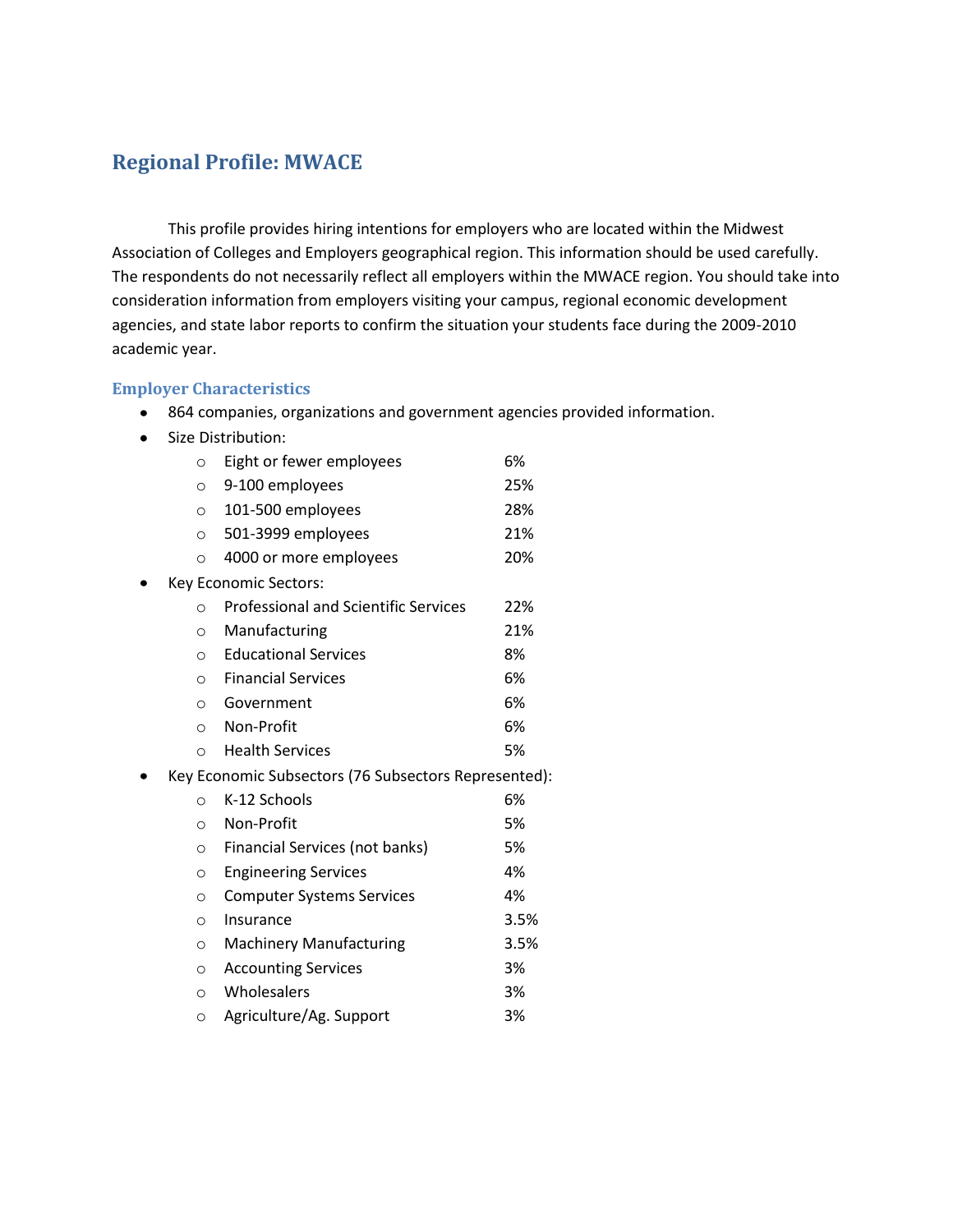#### **Hiring Intentions**

| • Definitely Hire This Year | 25% |
|-----------------------------|-----|
| • Possibly Hire This Year   | 17% |
| • Uncertain About Hiring    | 44% |
| • Not Hiring This Year      | 14% |

# **Hiring Targets for 2009-2010**

| <b>Degree</b>              | Hired in 2009 | <b>Anticipated in 2010</b> | <b>Percent Change</b> |
|----------------------------|---------------|----------------------------|-----------------------|
| <b>Total (All Degrees)</b> | 18.4          | 17.5                       | $-4.9$                |
| <b>Associate</b>           | 6.7           | 6.5                        | $-3.0$                |
| <b>Bachelor</b>            | 13.7          | 13.3                       | $-2.9$                |
| <b>MBA</b>                 | 3.6           | 3.5                        | $-2.8$                |
| MS/MA                      | 4.7           | 4.0                        | $-14.9$               |
| PhD*                       | 10.1          | 13.2                       | 30.7                  |
| <b>Professional</b>        | 6.1           | 5.5                        | $-9.8$                |

*\*Affected By One Company*

# **Hiring By Size (Reported by Degree Level with Adequate Responses)**

Eight or Fewer Employees

|           |      |      | Average 2009 Average 2010 Percent Change |
|-----------|------|------|------------------------------------------|
| <b>BA</b> | 3.8  | 5.0  | 31.6                                     |
| Total     | 12.8 | 14.6 | 14.1                                     |

9-100 Employees

|                  |     |     | Average 2009 Average 2010 Percent Change |
|------------------|-----|-----|------------------------------------------|
| <b>Associate</b> | 1.5 | 2.4 | 60.0                                     |
| BΑ               | 3.4 | 3.7 | 8.8                                      |
| <b>Total</b>     | 47  | 4.7 | 11 Q                                     |

• 101-500 Employees

|                  |     |     | Average 2009 Average 2010 Percent Change |
|------------------|-----|-----|------------------------------------------|
| <b>Associate</b> | 3.3 | 2.8 | $-15.2$                                  |
| ΒA               | 5.3 | 4.7 | $-11.3$                                  |
| <b>MS</b>        | 4.4 | 3.4 | $-22.7$                                  |
| Total            | 7.9 | 6.9 | -127                                     |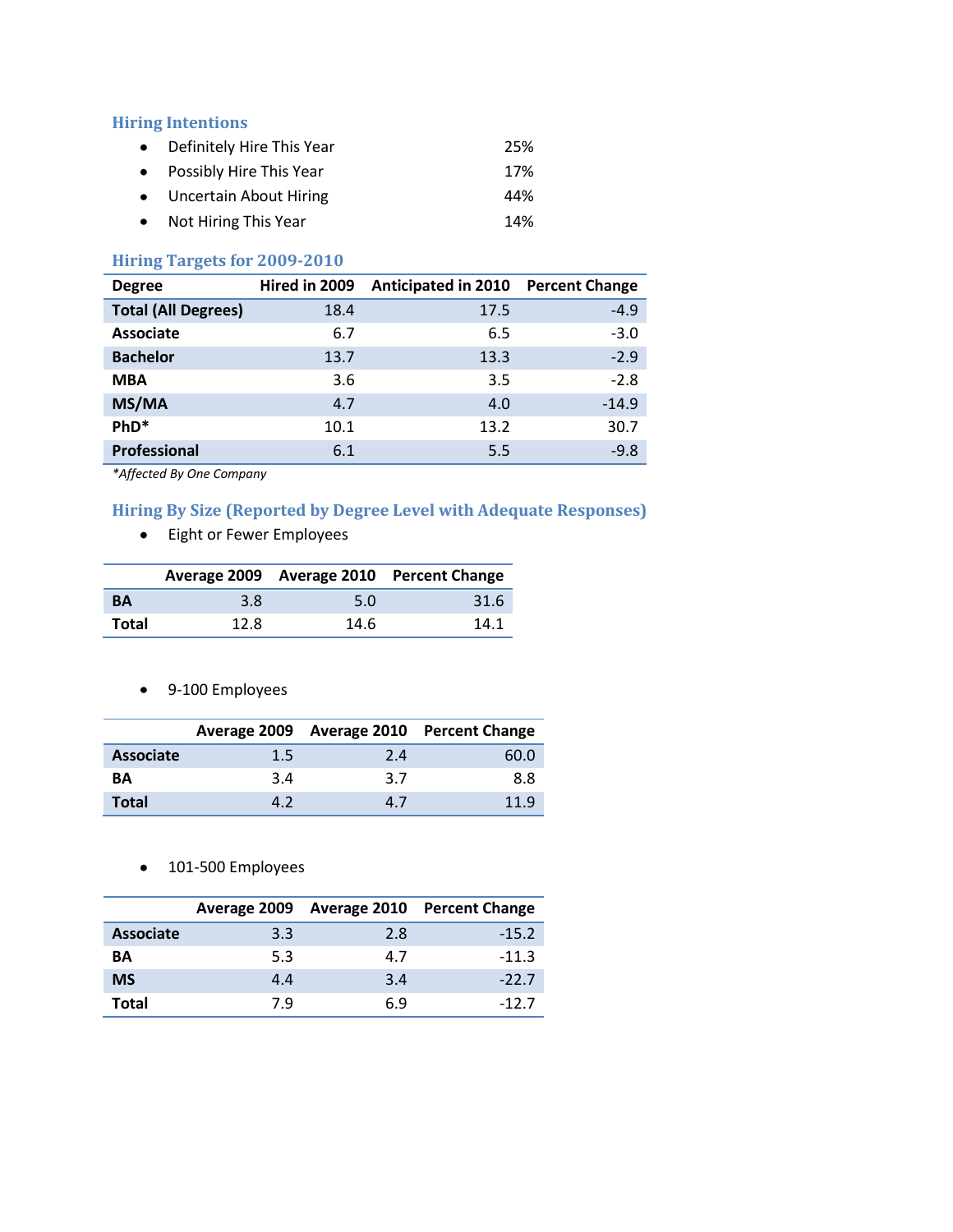501-3999 Employees

|                  | Average 2009 |      | <b>Average 2010 Percent Change</b> |
|------------------|--------------|------|------------------------------------|
| <b>Associate</b> | 8.9          | 7.3  | $-18.0$                            |
| ΒA               | 14.3         | 12.2 | $-14.7$                            |
| <b>MBA</b>       | 3.1          | 2.8  | $-9.7$                             |
| <b>MS</b>        | 5.8          | 3.4  | $-41.4$                            |
| Total            | 21.4         | 16.3 | $-23.8$                            |

4000 or More Employees

|                  |      |      | Average 2009 Average 2010 Percent Change |
|------------------|------|------|------------------------------------------|
| <b>Associate</b> | 20.2 | 19.6 | $-3.0$                                   |
| ΒA               | 68.1 | 70.7 | 3.8                                      |
| <b>MBA</b>       | 9.1  | 9.8  | 7.7                                      |
| <b>MS</b>        | 8.2  | 10.7 | 30.5                                     |
| <b>Total</b>     | 79.1 | 83.4 | 5.4                                      |

# **Hiring By Economic Sector (Bachelor Only)**

|                                | Average 2009 | Average 2010 | <b>Percent Change</b> |
|--------------------------------|--------------|--------------|-----------------------|
| <b>Agriculture</b>             | 4.5          | 4.4          | $-2.2$                |
| <b>Utilities</b>               | 9.4          | 6.8          | $-27.7$               |
| <b>Construction</b>            | 124.9        | 104.7        | $-16.2$               |
| <b>Manufacturing</b>           | 14.7         | 15.6         | 6.1                   |
| Wholesale                      | 5.7          | 7.8          | 36.8                  |
| Retail                         | 27.3         | 29.2         | 7.0                   |
| <b>Transportation</b>          | 28.8         | 33.5         | 16.3                  |
| <b>Information</b>             | 6.6          | 5.2          | $-21.2$               |
| <b>Finance</b>                 | 12.9         | 12.6         | $-2.3$                |
| <b>Insurance</b>               | 20.9         | 26.1         | 24.9                  |
| <b>Real Estate/Leasing</b>     | 11.6         | 13.4         | 15.5                  |
| <b>Professional Services</b>   | 6.3          | 6.1          | $-3.2$                |
| <b>Administrative Services</b> | 21.5         | 22.2         | 3.3                   |
| <b>Educational Services</b>    | 9.7          | 7.1          | $-26.8$               |
| <b>Health Services</b>         | 17.4         | 11.0         | $-36.8$               |
| <b>Entertainment</b>           | 5.6          | 5.7          | 1.8                   |
| <b>Hospitality</b>             | 14.7         | 12.3         | $-16.3$               |
| <b>Non-Profit</b>              | 116.0        | 124.6        | 7.4                   |
| Government                     | 7.6          | 8.5          | 11.8                  |